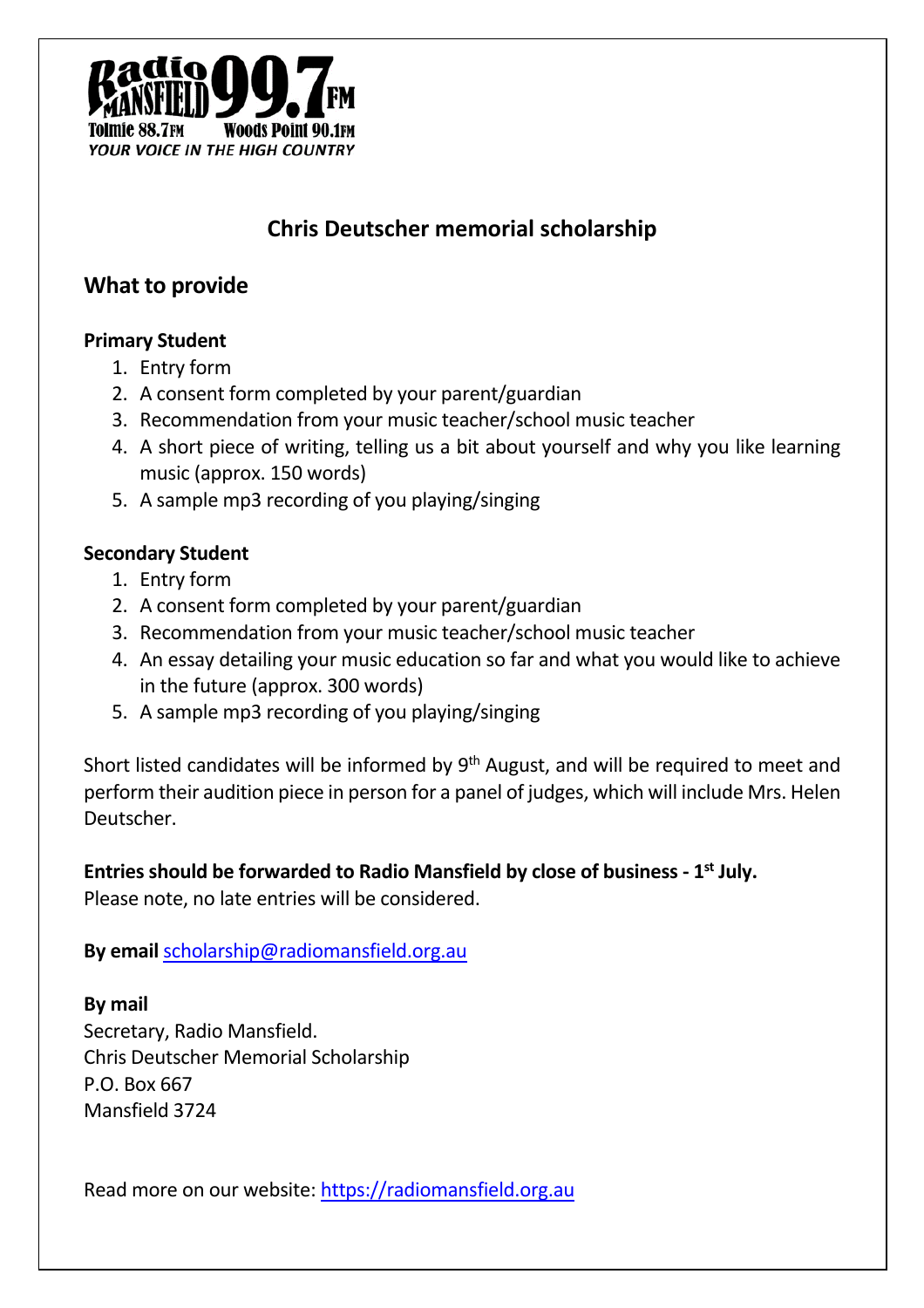

| <b>Entry Form</b>     |
|-----------------------|
|                       |
| Contact details -     |
| 1. Postal address $-$ |
| 2. Email address $-$  |
|                       |
| 3. Phone number/s $-$ |
|                       |
|                       |
|                       |
|                       |
|                       |
|                       |
|                       |
|                       |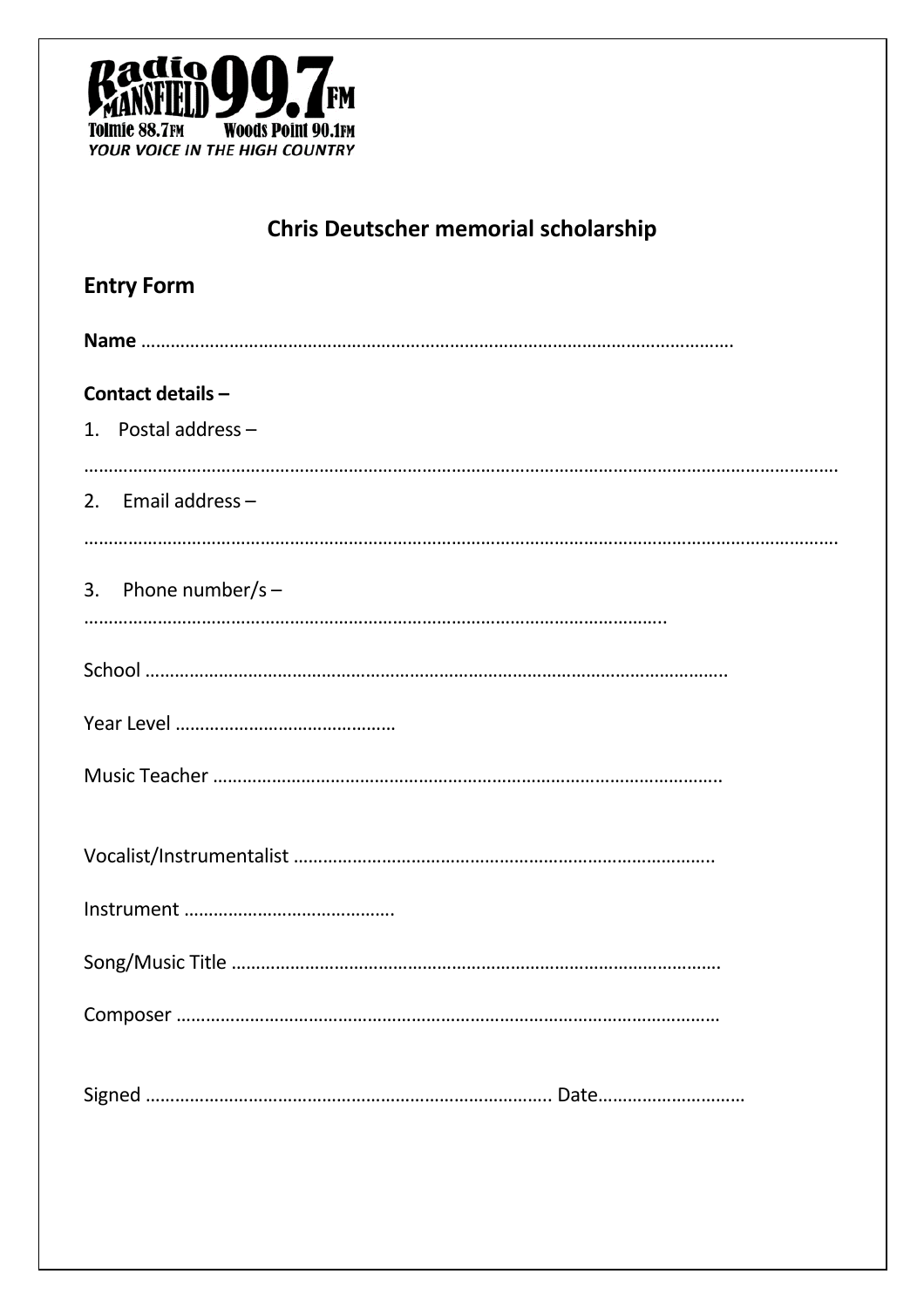

**Parent / Guardian Consent form**

I, …………………………………………………………………, being the parent/guardian of

……………………………………………………………………. , give permission for her/him to submit an entry into Radio Mansfield's scholarship program.

I understand that my daughter/son will meet with and perform their audition piece for the judging panel should she/he be short listed.

Additionally, I understand that all decisions are final.

Signed ……………………………………………………………………………..

Date ………………………………………………………………………………..